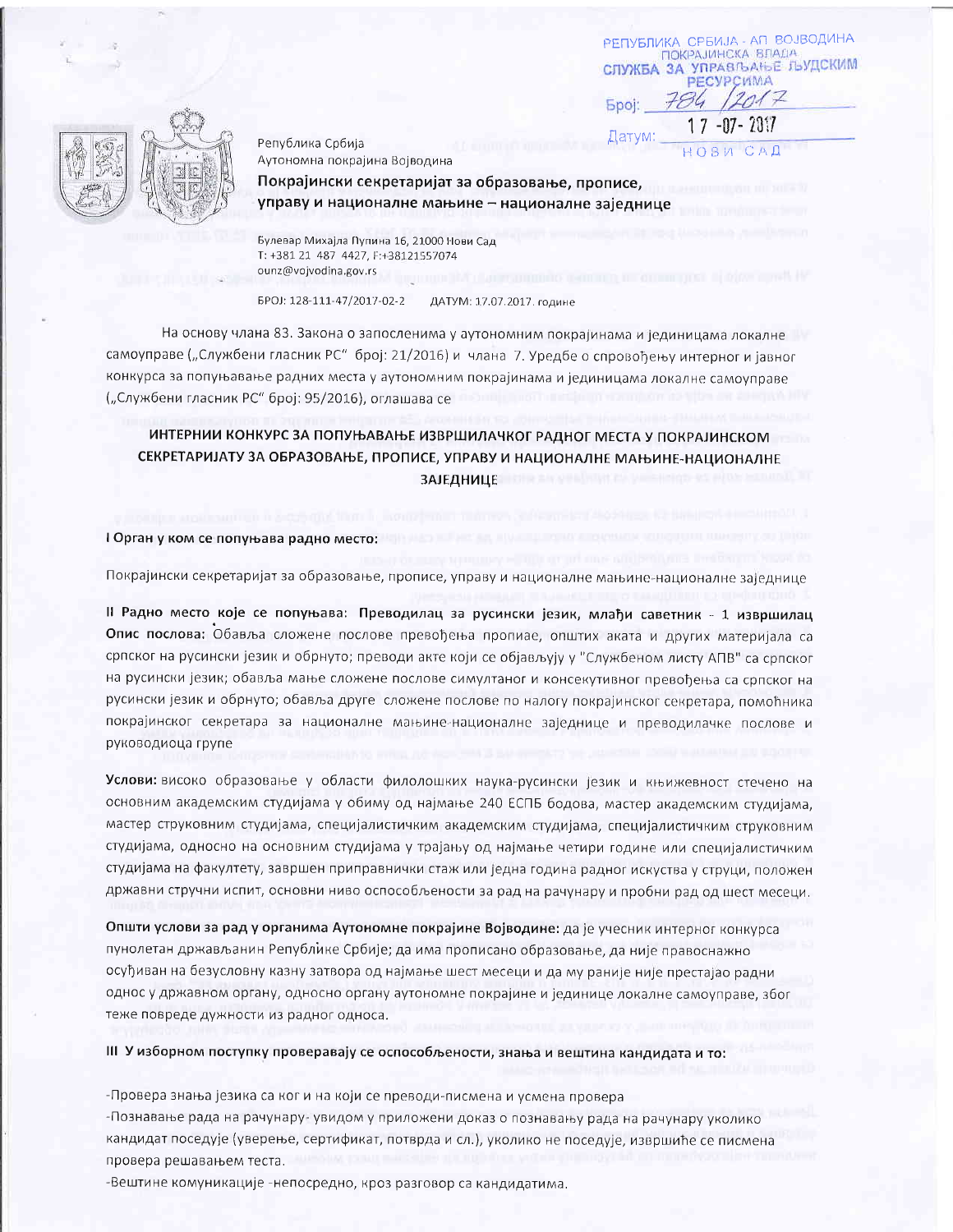IV Место рада: Нови Сад, Булевар Михајла Пупина 16.

V Рок за подношење пријаве на интерни конкурс: рок за подношење пријава је 8 дана и почиње да тече наредног дана од дана када је интерни конкурс оглашен на огласној табли у седишту аутономне покрајине, односно рок за подношење пријава почиње 18.07.2017. године а истиче 25.07.2017. године.

VI Лице које је задужено за давање обавештења: Мелвингер Мајорош Татјана, телефон: 021/487 4448.

VII Датум оглашавања: 17.07.2017. године.

VIII Адреса на коју се подноси пријава: Покрајински секретаријат за образовање, прописе, управу и националне мањине-националне заједнице, са назнаком "За интерни конкурс за попуњавање радног места Преводилац за русински језик, млађи саветник -1 извршилац".

IX Докази који се прилажу уз пријаву на интерни конкурс:

1. Потписана пријава са адресом становања, контакт телефоном, е mail адресом и потписаном изјавом у којој се учесник интерног конкурса опредељује да ли ће сам прибавити доказе о чињеницама о којима се води службена евиденција или ће то орган учинити уместо њега;

2. биографија са наводима о досадашњем радном искуству;

3. оригинал или оверена фотокопија уверења о држављанству, не старије од 6 месеци од дана оглашавања интерног конкурса.:

4. фотокопија личне карте односно испис очитане биометријске личне карте;

5. оригинал или оверена фотокопија уверења МУП-а да кандидат није осуђиван на безусловну казну затвора од најмање шест месеци, не старије од 6 месеци од дана оглашавања интерног конкурса.;

6. оригинал или оверена фотокопија дипломе којом се потврђује стручна спрема;

7. оригинал или оверена фотокопија уверења о положеном државном стручном испиту;

8. оригинал или оверена фотокопија уверења о познавању рада на рачунару-није обавезно приложити;

9. оригинал или оверене фотокопије доказа о завршеном приправничком стажу или једна година радног искуства у струци (потврде, решења, уговори и други акти из којих се може утврдити на којим пословима, са којом стручном спремом и у ком периоду је стечено радно искуство)

Одредбом чл. 9. ст. 3. и 4. и 103. Закона о општем управном поступку ("Службени гласник РС", број 18/2016) прописано је, између осталог, да су органи у обавези да по службеној дужности, када је то неопходно за одлучивање, у складу са законским роковима, бесплатно размењују, врше увид, обрађују и прибављају личне податке о чињеницама садржаним у службеним евиденцијама, осим ако странка изричито изјави да ће податке прибавити сама.

Докази који се прилажу уз пријаву на овај интерни конкурс, а о којима се води службена евиденција су уверење о држављанству, уверење о положеном државном стручном испиту и уверење МУП-а да кандидат није осуђиван на безусловну казну затвора од најмање шест месеци.